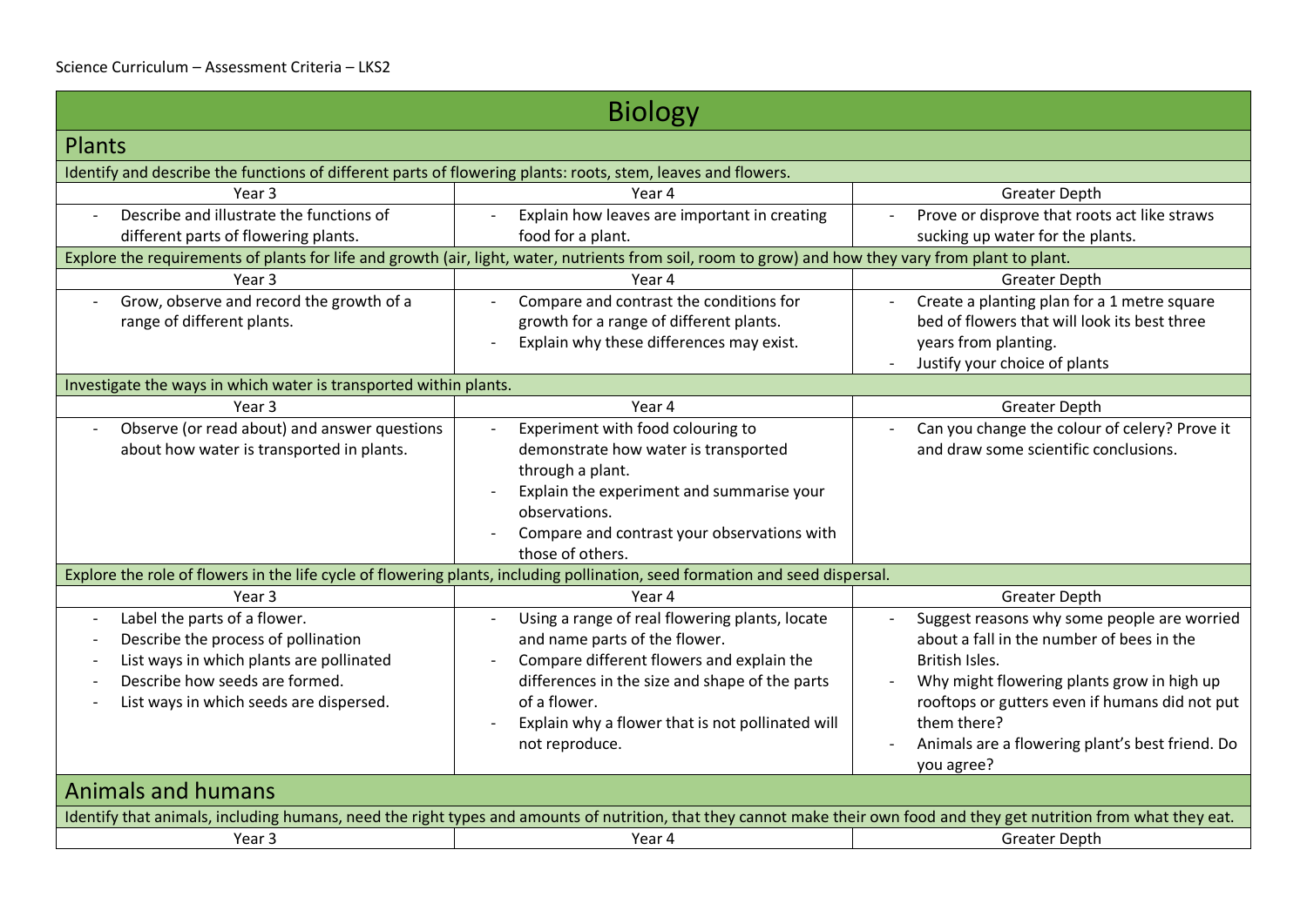| Name the seven different types of nutrition                                                            | Compare and contrast how humans and             | Investigate malnutrition.                    |
|--------------------------------------------------------------------------------------------------------|-------------------------------------------------|----------------------------------------------|
| that humans need.                                                                                      | flowering plants obtain their food.             | True or false? Some illnesses are caused by  |
| Describe a healthy fraction of the main<br>$\overline{\phantom{a}}$                                    | Summarise the main nutritional differences      | malnutrition.                                |
| nutrients for animals.                                                                                 | between carbohydrates, fibres, fats, proteins   | Suggest a range of foods for someone         |
| Illustrate how humans and animals get<br>$\overline{\phantom{a}}$                                      | and water.                                      | suffering from a Vitamin C deficiency.       |
| nutrition from the food they eat.                                                                      | Point out the effects of various vitamins and   | Why might children in countries affected by  |
| Name the natural sources of humans' food.<br>$\overline{\phantom{a}}$                                  | minerals on human health.                       | war become ill?                              |
| Construct and interpret a variety of food chains, identifying producers, predators and prey.           |                                                 |                                              |
| Year 3                                                                                                 | Year 4                                          | <b>Greater Depth</b>                         |
| Name producers, predators and prey in a food                                                           | Identify patterns in the flow of energy in a    | Suggest reasons why a growth in sparrow      |
| chain.                                                                                                 | food chain.                                     | hawks might lead to a reduction in songbirds |
| Describe producers, predators and prey as                                                              | Demonstrate how food chains always begin        | and too many insects, snails and slugs in    |
| herbivores, carnivores and omnivores.                                                                  | with sunlight.                                  | gardens.                                     |
| Describe energy flow in a food chain.<br>$\overline{\phantom{a}}$                                      | Explain how water is essential in a food chain. | How are predators affected by changes in the |
| Draw a food chain involving a mouse.                                                                   |                                                 | natural environment?                         |
| Identify that humans and some animals have skeletons and muscles for support, protection and movement. |                                                 |                                              |
| Year 3                                                                                                 | Year 4                                          | <b>Greater Depth</b>                         |
| Label the main bones and joints in the human                                                           | Categorise muscle movement as relaxing or       | Recommend exercises that use each main       |
| skeleton and that of some animals.                                                                     | contracting.                                    | muscle group in the human body.              |
| Name the main muscles in the human body                                                                | Explain the relationship between the muscle     |                                              |
| and some animals.                                                                                      | groups as they relax and contract.              |                                              |
| Describe the role of the skeleton and muscles                                                          |                                                 |                                              |
| in support, protection and movement.                                                                   |                                                 |                                              |
| Describe the simple functions of the basic parts of the digestive system in humans.                    |                                                 |                                              |
| Year 3                                                                                                 | Year 4                                          | <b>Greater Depth</b>                         |
| Label the parts of the human digestive system.                                                         | Relate the human digestive system to the way    | Suggest reasons why humans may suffer from   |
| Describe the functions of the human digestive                                                          | humans get nutrition.                           | digestion problems.                          |
| system.                                                                                                | Contrast this with how plants get nutrition.    |                                              |
| Identify the different types of teeth in humans and their simple functions.                            |                                                 |                                              |
| Year 3                                                                                                 | Year 4                                          | <b>Greater Depth</b>                         |
| Label the types of adult human teeth.                                                                  | Compare and contrast human teeth with           | Cite evidence of how diet is linked to the   |
| Describe the functions of the different types of                                                       | those of a carnivorous animal.                  | health of human teeth.                       |
| teeth.                                                                                                 |                                                 |                                              |
| Describe good care of teeth.                                                                           |                                                 |                                              |
| Living things                                                                                          |                                                 |                                              |
| Recognise that living things can be grouped in a variety of ways.                                      |                                                 |                                              |
| Year 3                                                                                                 | Year 4                                          | <b>Greater Depth</b>                         |
|                                                                                                        |                                                 |                                              |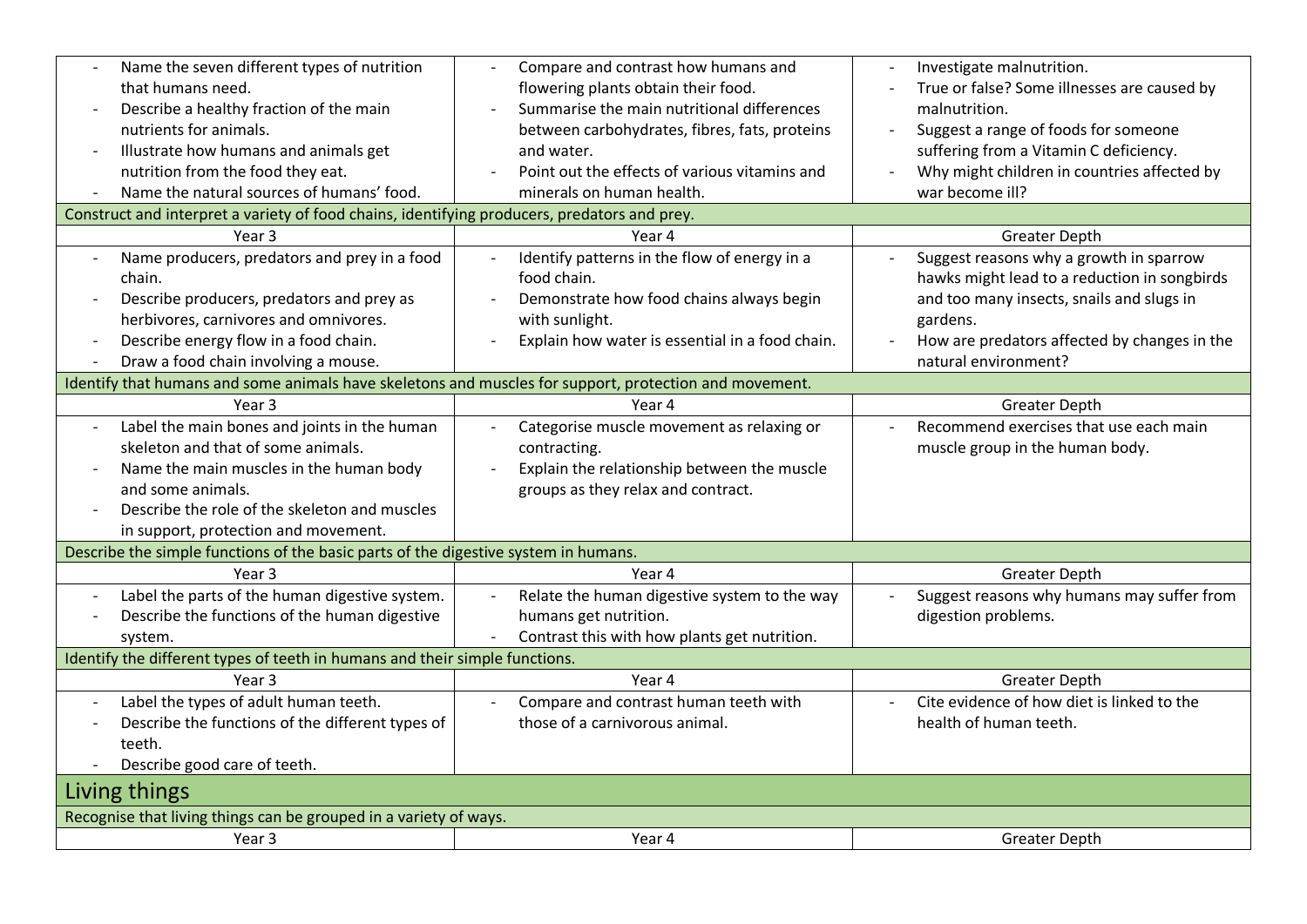| Name groups of animals and plants.<br>Describe the features of animals and plants in<br>particular groups.<br>Match animals and plants to groups.<br>Explore and use classification keys.                                                                                                                   | Compare and contrast the features of animals<br>and plants in different groups.<br>Summarise the key similarities and differences<br>of animals and plants in different groups.<br>Explain how you have chosen the key<br>similarities and differences to summarise. | Are there any ways in which you could classify<br>animals and plants so that they may be in<br>more than one group?                                                                  |
|-------------------------------------------------------------------------------------------------------------------------------------------------------------------------------------------------------------------------------------------------------------------------------------------------------------|----------------------------------------------------------------------------------------------------------------------------------------------------------------------------------------------------------------------------------------------------------------------|--------------------------------------------------------------------------------------------------------------------------------------------------------------------------------------|
| Year 3                                                                                                                                                                                                                                                                                                      | Year 4                                                                                                                                                                                                                                                               | <b>Greater Depth</b>                                                                                                                                                                 |
| Complete a classification key from a list of<br>animals and plants.                                                                                                                                                                                                                                         | Identify animals and plants using a<br>classification key.<br>Adapt a classification key to include different<br>criteria.                                                                                                                                           | Construct classification keys for animals and<br>plants.                                                                                                                             |
| Recognise that environments can change and that this can sometimes pose dangers to specific habitats.                                                                                                                                                                                                       |                                                                                                                                                                                                                                                                      |                                                                                                                                                                                      |
| Year <sub>3</sub>                                                                                                                                                                                                                                                                                           | Year 4                                                                                                                                                                                                                                                               | <b>Greater Depth</b>                                                                                                                                                                 |
| Name and describe a range of different<br>$\overline{a}$<br>habitats.<br>Identify and label specific plants and animals<br>in these habitats.<br>Describe how a change to an environment is a<br>danger to specific habitats.                                                                               | Compare changes in two or more habitats and<br>categorise the effects of the changes.                                                                                                                                                                                | Explain the concept of conservation and how<br>groups are trying to preserve habitats.                                                                                               |
| <b>Evolution and inheritance</b>                                                                                                                                                                                                                                                                            |                                                                                                                                                                                                                                                                      |                                                                                                                                                                                      |
|                                                                                                                                                                                                                                                                                                             |                                                                                                                                                                                                                                                                      |                                                                                                                                                                                      |
| Identify how plants and animals, including humans, resemble their parents in many features.                                                                                                                                                                                                                 |                                                                                                                                                                                                                                                                      |                                                                                                                                                                                      |
| Year <sub>3</sub>                                                                                                                                                                                                                                                                                           | Year 4                                                                                                                                                                                                                                                               | <b>Greater Depth</b>                                                                                                                                                                 |
| Match pictures of human and animal offspring<br>to their parents.<br>Notice and describe how they sometimes<br>resemble each other.<br>Notice that and describe how this may not be<br>the case for all humans.<br>Notice and label the resemblance between<br>plants and those that grow from their seeds. | Categorise resemblances between humans<br>and plants and animals and organise your<br>findings.                                                                                                                                                                      | Explain the concept of inheritance.<br>Investigate how scientists and doctors are<br>researching conditions that are inherited from<br>a parent.                                     |
|                                                                                                                                                                                                                                                                                                             | Recognise that living things have changed over time and that fossils provide information about living things that inhabited the Earth millions of years ago.                                                                                                         |                                                                                                                                                                                      |
| Year 3                                                                                                                                                                                                                                                                                                      | Year 4                                                                                                                                                                                                                                                               | <b>Greater Depth</b>                                                                                                                                                                 |
| Name a variety of animal and plant fossils.<br>Describe the conditions in which the fossils<br>once lived.                                                                                                                                                                                                  | Categorise fossils in a number of ways.<br>Compare and contrast different fossils.<br>Explain the process of the formation of fossils.                                                                                                                               | Investigate the conditions in which life on<br>Earth survived millions of years ago.<br>Burning fossil fuels in widely thought by<br>scientists to contribute to a rise in worldwide |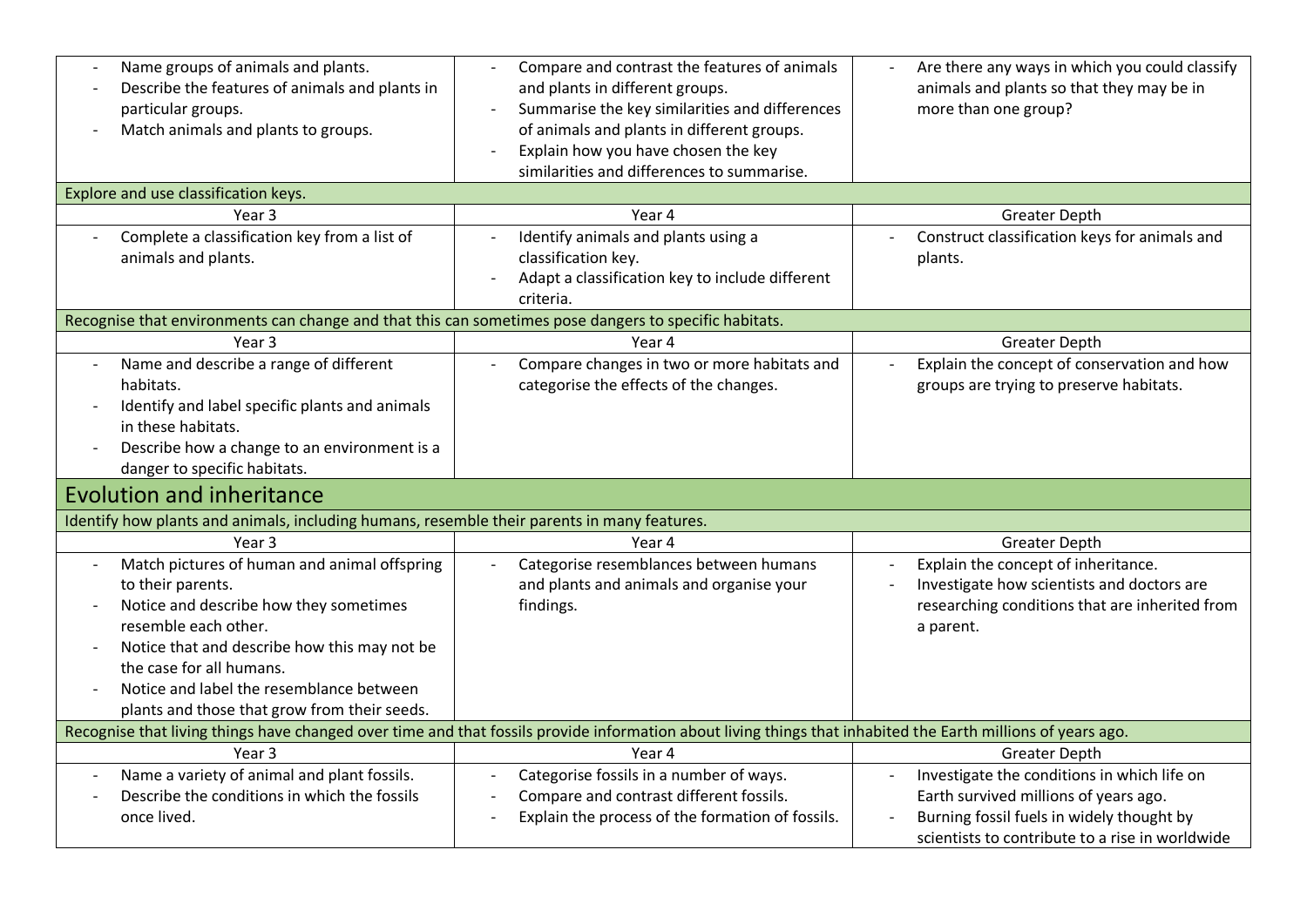| Note, name and describe plants and animals<br>$\overline{\phantom{a}}$<br>that inhabited the Earth millions of years ago.                                                                                                                                                                                                                              |                                                                                                                                     | temperature. Investigate this and cite<br>evidence that supports or questions this view.                                                                                                                             |
|--------------------------------------------------------------------------------------------------------------------------------------------------------------------------------------------------------------------------------------------------------------------------------------------------------------------------------------------------------|-------------------------------------------------------------------------------------------------------------------------------------|----------------------------------------------------------------------------------------------------------------------------------------------------------------------------------------------------------------------|
| Identify how animals and plants are suited to and adapt to their environment in different ways.                                                                                                                                                                                                                                                        |                                                                                                                                     |                                                                                                                                                                                                                      |
| Year 3                                                                                                                                                                                                                                                                                                                                                 | Year 4                                                                                                                              | <b>Greater Depth</b>                                                                                                                                                                                                 |
| Match a range of animals and plants to the<br>$\overline{\phantom{a}}$<br>environments in which they are found.<br>Describe how animals and plants are suited to<br>$\overline{\phantom{a}}$<br>the environments in which they are found.<br>Illustrate how animals and plants adapt to<br>$\overline{\phantom{a}}$<br>environments in different ways. | Explain and give examples of the idea of<br>$\overline{a}$<br>adaptation.<br>Compare and contrast different types of<br>adaptation. | True or false? Plants and animals would not<br>$\sim$<br>survive if they could not adapt?<br>Which do you think are the best examples of<br>$\overline{\phantom{a}}$<br>an animals and a plant that show adaptation? |

| Chemistry                                                                                                                                                                                                                                              |                                                                                                                                                                                                                                                               |                                                                                                                                                                                             |
|--------------------------------------------------------------------------------------------------------------------------------------------------------------------------------------------------------------------------------------------------------|---------------------------------------------------------------------------------------------------------------------------------------------------------------------------------------------------------------------------------------------------------------|---------------------------------------------------------------------------------------------------------------------------------------------------------------------------------------------|
| <b>Materials</b>                                                                                                                                                                                                                                       |                                                                                                                                                                                                                                                               |                                                                                                                                                                                             |
| Compare and group together different kinds of rocks on the basis of their simple, physical properties.                                                                                                                                                 |                                                                                                                                                                                                                                                               |                                                                                                                                                                                             |
| Year 3                                                                                                                                                                                                                                                 | Year 4                                                                                                                                                                                                                                                        | <b>Greater Depth</b>                                                                                                                                                                        |
| Name different types of rock.<br>$\overline{\phantom{0}}$<br>Describe the properties, including hardness, of<br>$\overline{\phantom{a}}$<br>a variety of different rocks.<br>Label some of the minerals found in rocks<br>$\qquad \qquad \blacksquare$ | Compare and contrast the properties of<br>different rocks.<br>Group rocks on the basis of their properties,<br>rather than their origins.<br>Infer the names and types of rocks based on<br>their observable properties or descriptions of<br>their minerals. | True or false? The colour of a rock is a good<br>$\overline{\phantom{0}}$<br>clue that helps to identify it.<br>Always, sometimes, never? Rocks that sparkle<br>have a high quartz content? |
| Relate the simple physical properties of some rocks to their formation (igneous or sedimentary)                                                                                                                                                        |                                                                                                                                                                                                                                                               |                                                                                                                                                                                             |
| Year 3                                                                                                                                                                                                                                                 | Year 4                                                                                                                                                                                                                                                        | <b>Greater Depth</b>                                                                                                                                                                        |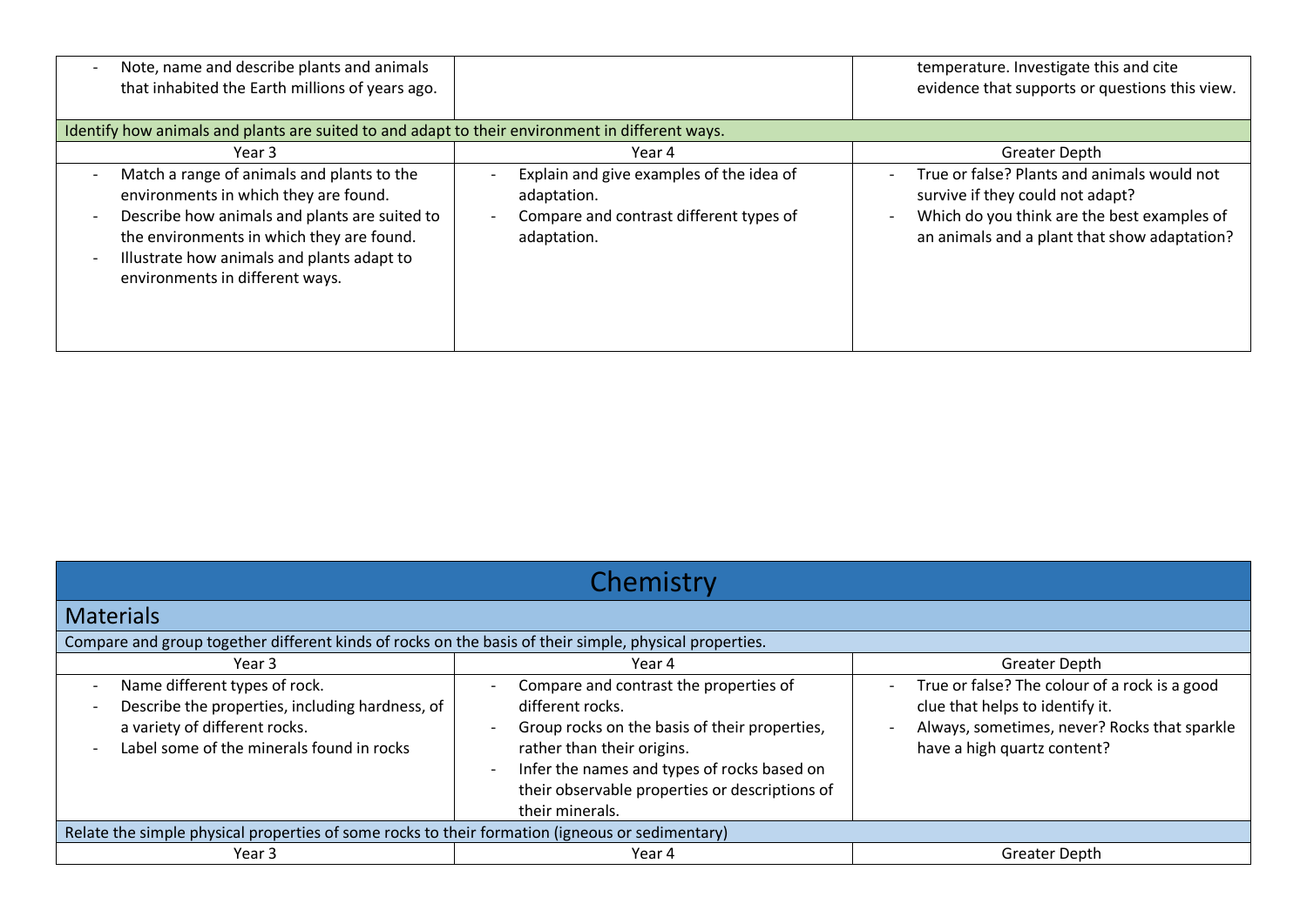| Observe and describe the properties of<br>igneous and sedimentary rocks.<br>Describe rocks as igneous or sedimentary.<br>$\overline{\phantom{0}}$<br>Describe the properties of igneous and<br>$\overline{\phantom{a}}$<br>sedimentary rocks.<br>Illustrate how igneous and sedimentary rocks<br>$\qquad \qquad \blacksquare$<br>are formed. | Explain the main differences between igneous<br>and sedimentary rocks.<br>Compare the origins of different types of rocks<br>and identify patterns that would help you to<br>infer the type of rock.                                       | Generalise: how can the hardness of a rock be<br>related to its origins?                                                                                                                                                                                        |
|----------------------------------------------------------------------------------------------------------------------------------------------------------------------------------------------------------------------------------------------------------------------------------------------------------------------------------------------|--------------------------------------------------------------------------------------------------------------------------------------------------------------------------------------------------------------------------------------------|-----------------------------------------------------------------------------------------------------------------------------------------------------------------------------------------------------------------------------------------------------------------|
|                                                                                                                                                                                                                                                                                                                                              | Describe in simple terms how fossils are formed when things that have lived are trapped within sedimentary rock.                                                                                                                           |                                                                                                                                                                                                                                                                 |
| Year <sub>3</sub>                                                                                                                                                                                                                                                                                                                            | Year 4                                                                                                                                                                                                                                     | <b>Greater Depth</b>                                                                                                                                                                                                                                            |
| Describe the formation of fossils.<br>Illustrate the formation of fossils                                                                                                                                                                                                                                                                    | Identify the types of fossils that are most likely<br>to be found in different types of sedimentary<br>rocks.                                                                                                                              | Is it possible that fossils could be found within<br>igneous rocks?                                                                                                                                                                                             |
| Recognise that soils are made from rocks and organic matter.                                                                                                                                                                                                                                                                                 |                                                                                                                                                                                                                                            |                                                                                                                                                                                                                                                                 |
| Year <sub>3</sub>                                                                                                                                                                                                                                                                                                                            | Year 4                                                                                                                                                                                                                                     | <b>Greater Depth</b>                                                                                                                                                                                                                                            |
| Observe and describe the properties of soils.<br>$\overline{\phantom{a}}$<br>Observe and name different types of soils.<br>Find out about and describe how soil is<br>formed from rocks and organic matter.<br>Name the 'parent' materials of different types<br>of soils.                                                                   | Explain how weathering contributes to the<br>formation of soils.<br>Compare and contrast different types of soils.<br>Categorise soils using a range of different<br>criteria.<br>Test soils in various ways in order to identify<br>them. | Recommend plants for different soil<br>conditions.<br>True or false? Alluvial soils are richer in<br>nutrients that most other soils.<br>Investigate the flooding of the River Nile in<br>ancient Egyptian times and relate this to your<br>knowledge of soils. |
| Compare and group materials together, according to whether they are solids, liquids or gases.                                                                                                                                                                                                                                                |                                                                                                                                                                                                                                            |                                                                                                                                                                                                                                                                 |
| Year <sub>3</sub>                                                                                                                                                                                                                                                                                                                            | Year 4                                                                                                                                                                                                                                     | <b>Greater Depth</b>                                                                                                                                                                                                                                            |
| Name materials as solids, liquids or gases.<br>$\overline{\phantom{a}}$<br>Observe and describe the typical properties of<br>$\overline{\phantom{a}}$<br>solids, liquids and gases.<br>Complete tables to show information about<br>solids, liquids and gases.                                                                               | Compare and contrast solids, liquids and<br>gases.<br>Classify liquids in different ways.<br>Classify solids in different ways.<br>Classify gases in different ways.<br>Explain why a helium filled balloon will float in<br>air.          | True or false? Liquids take the form of the<br>container they are in.<br>True or false? Solids keep their shape unless<br>they are altered by a force.<br>Always, sometimes or never? Gases are lighter<br>than solids.                                         |
| teaching in mathematics.                                                                                                                                                                                                                                                                                                                     | Observe that some materials change state when they are heated or cooled, and measure the temperature at which this happens in degrees Celsius, building on the                                                                             |                                                                                                                                                                                                                                                                 |
| Year 3                                                                                                                                                                                                                                                                                                                                       | Year 4                                                                                                                                                                                                                                     | <b>Greater Depth</b>                                                                                                                                                                                                                                            |
| Observe and describe the effect of heating<br>$\overline{\phantom{a}}$<br>and cooling water, chocolate, butter and other<br>everyday materials.                                                                                                                                                                                              | Summarise, using scientific terminology, the<br>relationship between temperature and states<br>of matter.                                                                                                                                  | Create a testable hypothesis about states of<br>matter, carry out tests and prove or disprove<br>your hypothesis.                                                                                                                                               |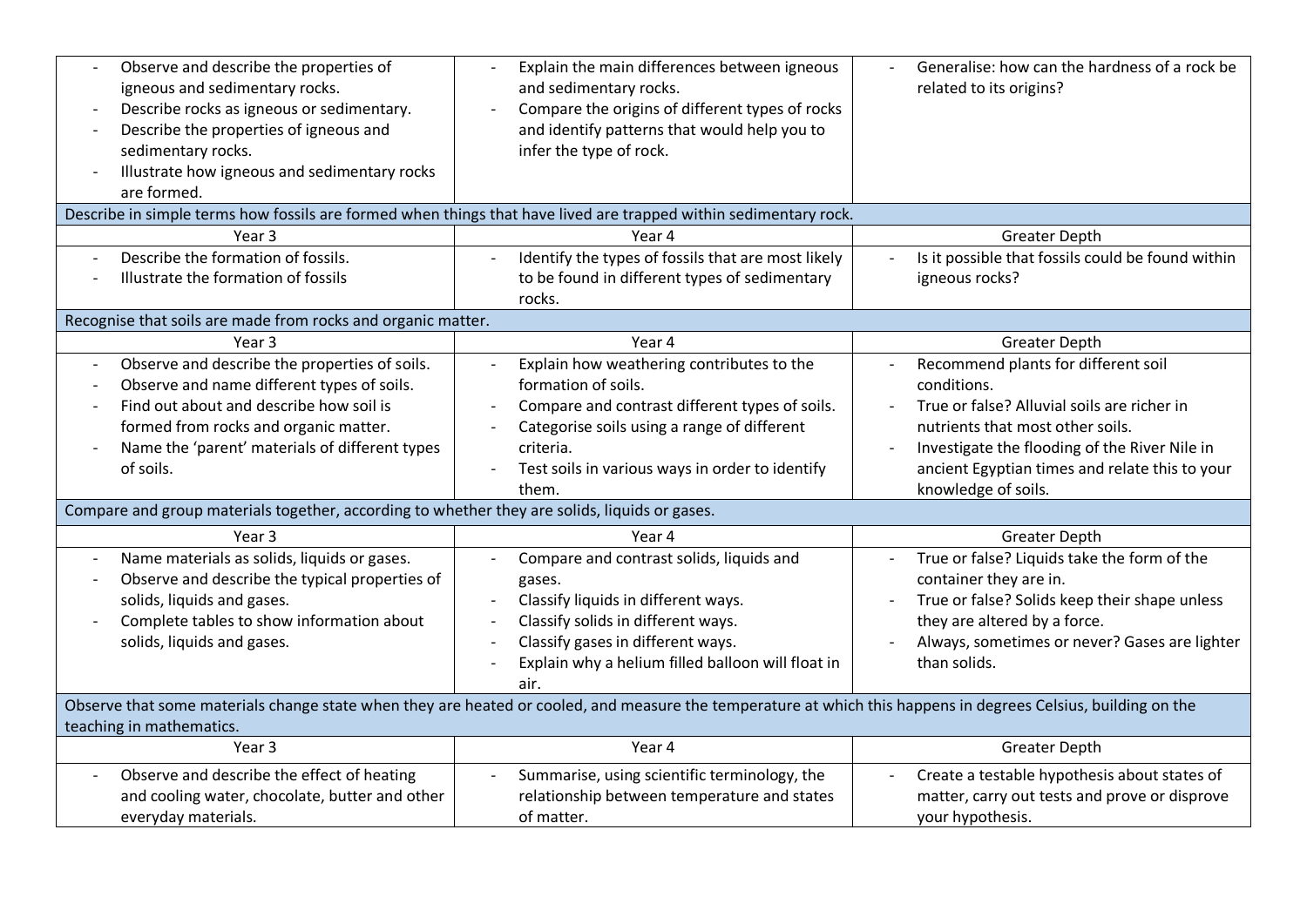| Measure the changing temperature of<br>materials as they are heated and cooled and<br>complete tables and graphs to show the<br>effects. | Explain the three states of matter of water<br>and how temperature affects its state.                                               |                                                                                     |
|------------------------------------------------------------------------------------------------------------------------------------------|-------------------------------------------------------------------------------------------------------------------------------------|-------------------------------------------------------------------------------------|
|                                                                                                                                          | Identify the part played by evaporation and condensation in the water cycle and associate the rate of evaporation with temperature. |                                                                                     |
| Year 3                                                                                                                                   | Year 4                                                                                                                              | Greater Depth                                                                       |
| Describe the water cycle<br>Observe evaporation<br>Observe and describe the different rates of<br>evaporation in different temperatures. | Graph the relationship between temperature<br>and evaporation.<br>Summarise your results.                                           | Suggest practical uses for the relationship<br>between temperature and evaporation. |

| <b>Physics</b>                                                                                                                                                                                                         |                                                                                                                                                                                                                    |                                                                                                                        |
|------------------------------------------------------------------------------------------------------------------------------------------------------------------------------------------------------------------------|--------------------------------------------------------------------------------------------------------------------------------------------------------------------------------------------------------------------|------------------------------------------------------------------------------------------------------------------------|
| <b>Forces</b>                                                                                                                                                                                                          |                                                                                                                                                                                                                    |                                                                                                                        |
| Compare how things move on different surfaces                                                                                                                                                                          |                                                                                                                                                                                                                    |                                                                                                                        |
| Year 3                                                                                                                                                                                                                 | Year 4                                                                                                                                                                                                             | Greater Depth                                                                                                          |
| Observe and describe the movement of<br>objects on surfaces that are smooth and<br>rough, flat and inclined to different degrees.<br>Complete tables to record observations.<br>Use the word 'friction' appropriately. | Identify patterns in the type of surface and<br>how this affects movement.<br>Explain why these patterns may exist.<br>$\overline{\phantom{a}}$<br>Experiment with practical applications of this<br>relationship. | Investigate the design of car tyres and connect<br>this to your understanding of friction.                             |
| Notice that some forces need contact between two objects, but magnetic forces can act at a distance.                                                                                                                   |                                                                                                                                                                                                                    |                                                                                                                        |
| Year <sub>3</sub>                                                                                                                                                                                                      | Year 4                                                                                                                                                                                                             | <b>Greater Depth</b>                                                                                                   |
| Observe and illustrate how objects need a<br>contact force for them to move.<br>Name the contact forces that move objects.<br>Observe and illustrate how magnetic forces<br>act at a distance.                         | Experiment with magnets to explore whether<br>the force of magnetism can act through<br>materials. Identify any patterns in the type<br>and amount of material the force is acting<br>through.                     | Investigate practical applications of<br>magnetism in everyday life.                                                   |
| Observe how magnets attract or repel each other and attract some materials and not others.                                                                                                                             |                                                                                                                                                                                                                    |                                                                                                                        |
| Year <sub>3</sub>                                                                                                                                                                                                      | Year 4                                                                                                                                                                                                             | Greater Depth                                                                                                          |
| Observe and describe how magnets attract or<br>repel each other.                                                                                                                                                       | Experiment with iron filings to see how they<br>act when magnets attract and repel each                                                                                                                            | Explain the concept of magnetic fields and<br>how magnets attract or repel one another<br>when placed near each other. |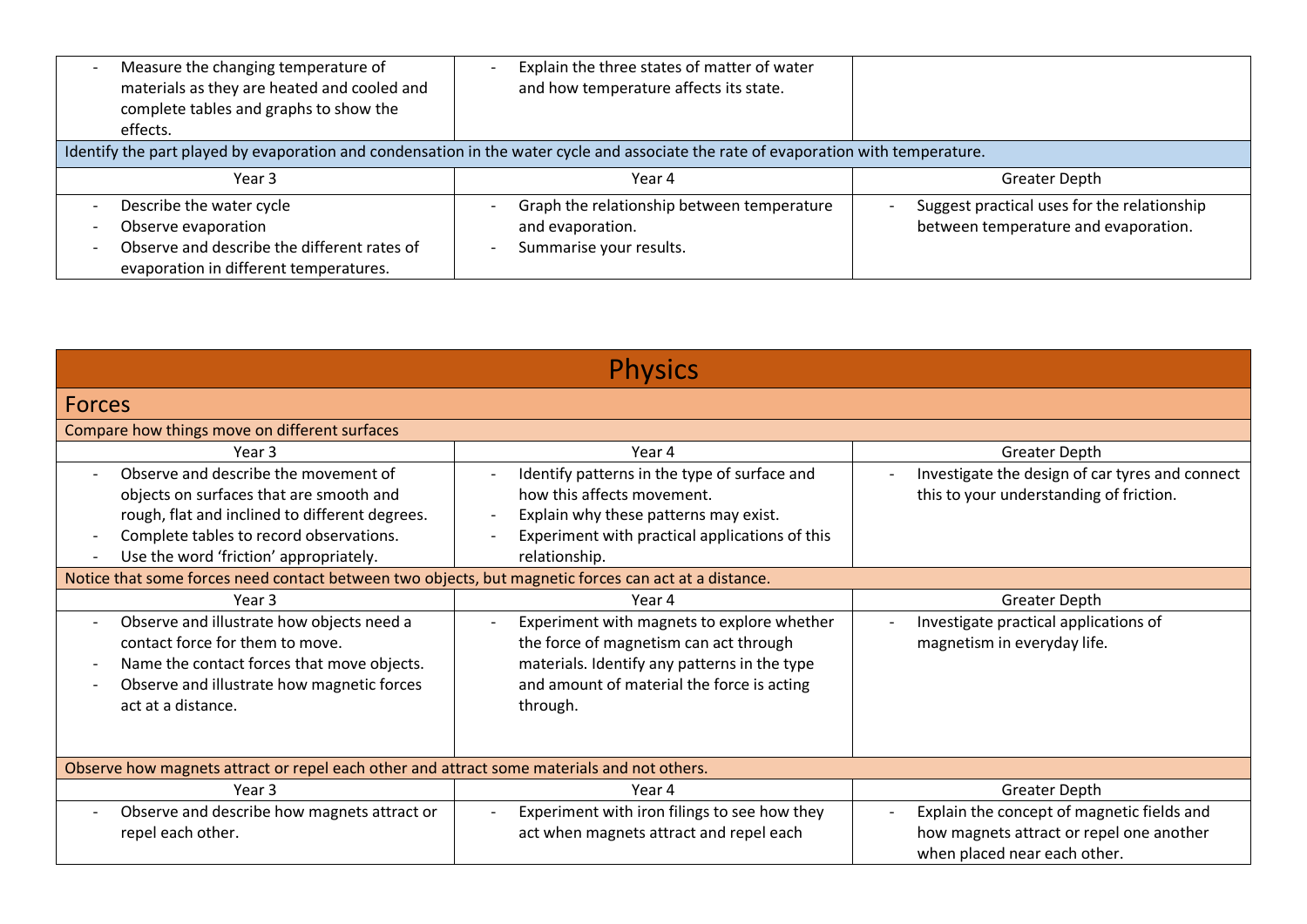| Observe and describe that magnets attract                                                                                                                                                                                         | other. Record your findings and explain what                                                                                                                                                                                                                       | Prove that there are magnetic fields by making                                                                                                                                              |
|-----------------------------------------------------------------------------------------------------------------------------------------------------------------------------------------------------------------------------------|--------------------------------------------------------------------------------------------------------------------------------------------------------------------------------------------------------------------------------------------------------------------|---------------------------------------------------------------------------------------------------------------------------------------------------------------------------------------------|
| some materials and not others. (name)                                                                                                                                                                                             | is happening.                                                                                                                                                                                                                                                      | them 'visible'                                                                                                                                                                              |
|                                                                                                                                                                                                                                   | Compare and group together a variety of everyday materials on the basis of whether they are attracted to a magnet, and identify some magnetic materials.                                                                                                           |                                                                                                                                                                                             |
| Year 3                                                                                                                                                                                                                            | Year 4                                                                                                                                                                                                                                                             | <b>Greater Depth</b>                                                                                                                                                                        |
| Observe then complete tables that describe<br>$\overline{\phantom{a}}$<br>everyday materials as 'attracted' or 'not<br>attracted' to magnets.                                                                                     | Explain why some materials are attracted to<br>magnets and others are not.                                                                                                                                                                                         | Investigate practical applications of the<br>understanding of which materials are or are<br>not attracted to magnets.<br>Suggest some uses for this in school.                              |
| Describe magnets as having two poles.                                                                                                                                                                                             |                                                                                                                                                                                                                                                                    |                                                                                                                                                                                             |
| Year 3                                                                                                                                                                                                                            | Year 4                                                                                                                                                                                                                                                             | <b>Greater Depth</b>                                                                                                                                                                        |
| Label the north and south poles of magnets                                                                                                                                                                                        | Explain why magnets have poles.<br>Experiment with cutting magnets in two.<br>Observe and explain what happens.                                                                                                                                                    | Why do we call parts of the Earth the North<br>and South Poles?<br>Investigate the Aurora Borealis and explain<br>how this is linked to magnetism.                                          |
| Predict whether two magnets will attract or repel each other, depending on which poles are facing.                                                                                                                                |                                                                                                                                                                                                                                                                    |                                                                                                                                                                                             |
| Year 3                                                                                                                                                                                                                            | Year 4                                                                                                                                                                                                                                                             | <b>Greater Depth</b>                                                                                                                                                                        |
| Observe and describe the effect of placing like<br>and different poles of a magnet next to each<br>other.<br>Complete tables that show what you expect to<br>happen when different combinations of poles<br>are facing eachother. | Apply your knowledge of magnetic poles to<br>create a game that shows the idea that<br>magnets attract or repel each other.                                                                                                                                        | Is it possible to make a magnet?                                                                                                                                                            |
| Light                                                                                                                                                                                                                             |                                                                                                                                                                                                                                                                    |                                                                                                                                                                                             |
| Recognise that light is required in order to see things and that dark is the absence of light.                                                                                                                                    |                                                                                                                                                                                                                                                                    |                                                                                                                                                                                             |
| Year 3                                                                                                                                                                                                                            | Year 4                                                                                                                                                                                                                                                             | <b>Greater Depth</b>                                                                                                                                                                        |
| Observe and record the effect of light in<br>seeing things.<br>Answer questions about the effect of light on<br>seeing.<br>Describe darkness.                                                                                     | Explain the relationship between light and<br>seeing.<br>Experiment with the effect of different levels<br>of light on the visibility of different coloured<br>objects.<br>Explain why it is important to dress in high<br>visibility clothing in some situations. | Relate your knowledge of the Earth's rotation<br>in space to your understanding of light and<br>dark.<br>True or false? The Sun is the only natural<br>source of light in our solar system. |
| Notice that light is reflected from surfaces.                                                                                                                                                                                     |                                                                                                                                                                                                                                                                    |                                                                                                                                                                                             |
| Year 3                                                                                                                                                                                                                            | Year 4                                                                                                                                                                                                                                                             | <b>Greater Depth</b>                                                                                                                                                                        |
| Observe light reflected from surfaces.<br>Describe the effect of light reflecting from<br>surfaces.                                                                                                                               | Experiment with light reflecting from a variety<br>of different surfaces.                                                                                                                                                                                          | Always, sometimes, never? Dark surfaces do<br>not reflect light as well as those that are light.                                                                                            |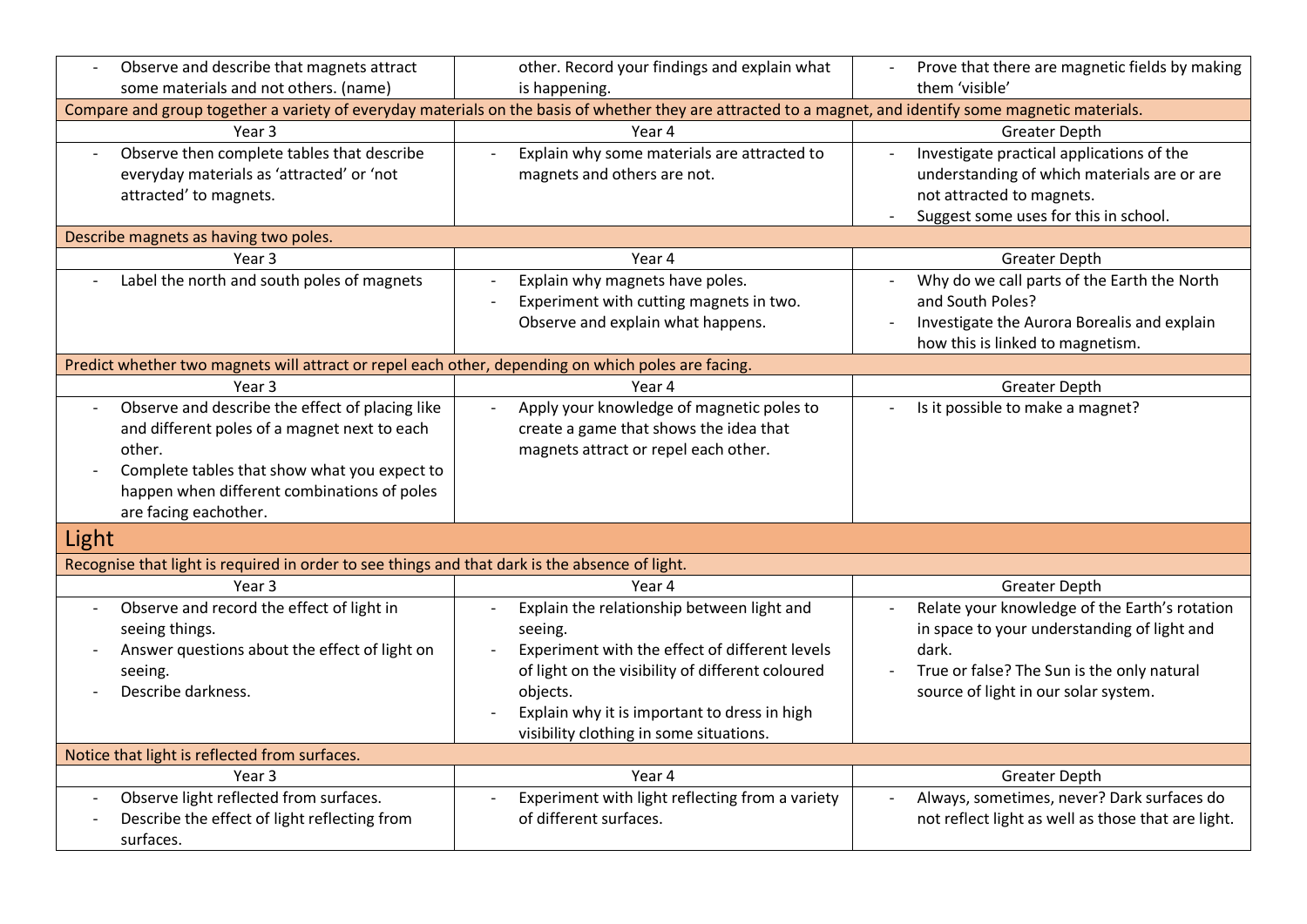| Label a number of effects of reflection                                                            | Categorise surfaces in terms of their reflective |                                                                     |
|----------------------------------------------------------------------------------------------------|--------------------------------------------------|---------------------------------------------------------------------|
|                                                                                                    | properties.                                      |                                                                     |
| Recognise that light from the Sun can be dangerous and that there are ways to protect your eyes.   |                                                  |                                                                     |
| Year <sub>3</sub>                                                                                  | Year 4                                           | <b>Greater Depth</b>                                                |
| Name some safety rules to avoid damaging                                                           | Apply your knowledge of safety rules to          | Investigate different types of sunglasses and                       |
| your eyes with light from the Sun                                                                  | explain how to safely view a solar eclipse.      | recommend the best type to protect your eyes                        |
|                                                                                                    |                                                  | from day to day sunlight.                                           |
| Recognise that shadows are formed when the light from a light source is blocked by a solid object. |                                                  |                                                                     |
| Year 3                                                                                             | Year 4                                           | <b>Greater Depth</b>                                                |
| Observe and record the effect of blocking light                                                    | Explain why an umbrella is a useful practical    | True or false? Night time is a shadow.                              |
| with solid objects.                                                                                | example of shadows.                              |                                                                     |
| Name the effect and describe what is                                                               | Give examples of other practical uses for        |                                                                     |
| happening.                                                                                         | shadows.                                         |                                                                     |
| Find patterns in the way that the size of a shadow changes.                                        |                                                  |                                                                     |
| Year 3                                                                                             | Year 4                                           | <b>Greater Depth</b>                                                |
| Observe and record the length of shadows at                                                        | Explain why shadows change size.                 | What is the relationship between the height of                      |
| different times of the day.                                                                        | Predict when shadows will take a particular      | a light source and the object that is causing                       |
| Observe and record how the size of a shadow                                                        | shape.                                           | the shadow?                                                         |
| changes when the source of light is moved                                                          |                                                  |                                                                     |
| closer or further away from the object causing                                                     |                                                  |                                                                     |
| the shadow.                                                                                        |                                                  |                                                                     |
| Sound                                                                                              |                                                  |                                                                     |
| Identify how sounds are made, associating some of them with something vibrating.                   |                                                  |                                                                     |
| Year <sub>3</sub>                                                                                  | Year 4                                           | <b>Greater Depth</b>                                                |
| Listen to and describe a range of sounds from<br>$\overline{\phantom{a}}$                          | Compare and contrast how loud and quiet          | Suggest a way to prove the relationship<br>$\overline{\phantom{a}}$ |
| different sources.                                                                                 | sounds are made.                                 | between vibration and pitch.                                        |
| Identify the source of sounds.                                                                     | Experiment with stringed musical instruments     | True or false? Higher notes are louder than<br>$\sim$               |
| Complete experiments and record findings<br>$\overline{\phantom{a}}$                               | to discover how high and low notes are made      | lower notes.                                                        |
| that demonstrate a tuning fork is vibrating                                                        | and explain your findings.                       |                                                                     |
| when it makes a sound.                                                                             | Explain the role of vibration in creating        |                                                                     |
|                                                                                                    | sounds.                                          |                                                                     |
| Recognise that vibrations from sounds travel through a medium to the ear.                          |                                                  |                                                                     |
| Year <sub>3</sub>                                                                                  | Year 4                                           | <b>Greater Depth</b>                                                |
| Listen to and describe sounds through a                                                            | Compare and contrast the effectiveness of        | Suggest reasons why whales and dolphins can                         |
| variety of mediums                                                                                 | different mediums in transmitting sounds.        | communicate over long distances.                                    |
| Draw a labelled diagram that shows how                                                             |                                                  | Air is not a very good medium for transmitting                      |
| vibrations travel through a medium to the ear.                                                     |                                                  | sounds. Do you agree?                                               |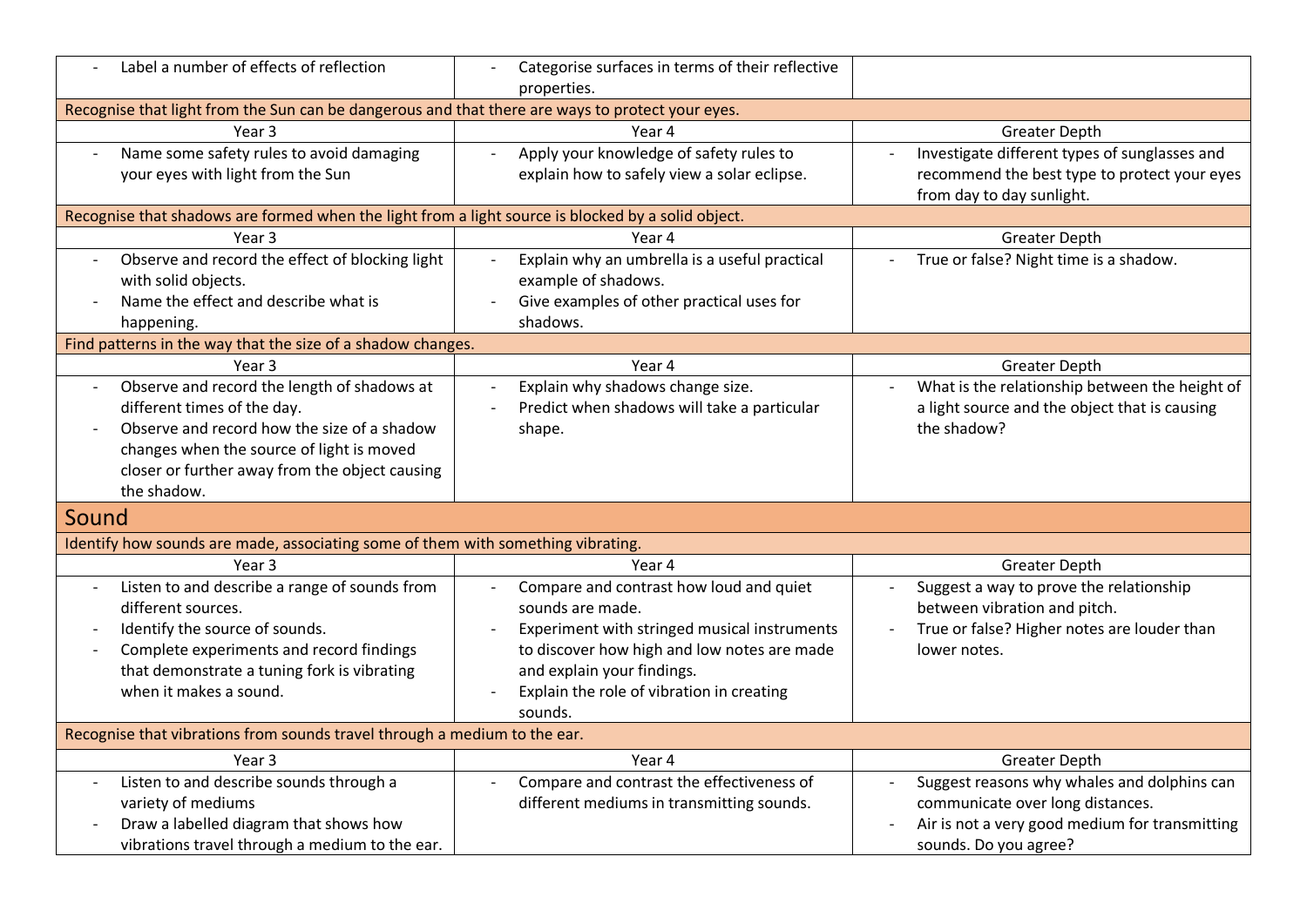| Electricity                                                                                                                                                                                                                                           |                                                                                                                                                                                                      |                                                                                                                                                                                                                    |
|-------------------------------------------------------------------------------------------------------------------------------------------------------------------------------------------------------------------------------------------------------|------------------------------------------------------------------------------------------------------------------------------------------------------------------------------------------------------|--------------------------------------------------------------------------------------------------------------------------------------------------------------------------------------------------------------------|
| Identify common appliances that run on electricity.                                                                                                                                                                                                   |                                                                                                                                                                                                      |                                                                                                                                                                                                                    |
| Year <sub>3</sub>                                                                                                                                                                                                                                     | Year 4                                                                                                                                                                                               | <b>Greater Depth</b>                                                                                                                                                                                               |
| Identify and name common appliances that<br>run on electricity.<br>Label appliances that run on high and low<br>voltage electricity.<br>Identify and describe sources of electricity for<br>appliances, including mains, battery, solar and<br>other. | Explain the similarities and differences<br>between a 240 volt, 40 watt halogen light bulb<br>and a 12 volt, 6 watt LED light bulb.                                                                  | Investigate battery-powered road cars and<br>draw some conclusions about their benefits<br>and problems.                                                                                                           |
|                                                                                                                                                                                                                                                       | Construct a simple series electrical circuit, identifying and naming its basic parts, including cells, wires, bulbs, switches and buzzers.                                                           |                                                                                                                                                                                                                    |
| Year 3                                                                                                                                                                                                                                                | Year 4                                                                                                                                                                                               | <b>Greater Depth</b>                                                                                                                                                                                               |
| Follow instructions to create a series circuit.<br>Label the components of the circuit.                                                                                                                                                               | Make a number of series circuits containing<br>$\overline{\phantom{a}}$<br>different components. Explain the similarities<br>between the circuits despite the different<br>components.               | Explain the concept of a series circuit and<br>$\overline{\phantom{a}}$<br>recommend some general rules.                                                                                                           |
|                                                                                                                                                                                                                                                       | Identify whether or not a lamp will light in a simple series circuit, based on whether or not the lamp is part of a complete loop with a battery.                                                    |                                                                                                                                                                                                                    |
| Year 3                                                                                                                                                                                                                                                | Year 4                                                                                                                                                                                               | <b>Greater Depth</b>                                                                                                                                                                                               |
| Complete incomplete circuits by adding the<br>correct components.<br>Answer questions about the completeness of<br>$\overline{\phantom{a}}$<br>various circuits.                                                                                      | Predict the effect of changing the<br>arrangement of the components of a circuit.<br>Experiment with the effect of placing more<br>than one bulbs in a series circuit and<br>summarise your findings | Find and rectify faults for a range of<br>incomplete circuits.                                                                                                                                                     |
|                                                                                                                                                                                                                                                       | Recognise that a switch opens and closes a circuit and associate this with whether or not a lamp lights in a simple series circuit.                                                                  |                                                                                                                                                                                                                    |
| Year 3                                                                                                                                                                                                                                                | Year 4                                                                                                                                                                                               | <b>Greater Depth</b>                                                                                                                                                                                               |
| Observe and describe the effect of using<br>switches in a circuit.<br>Complete circuit diagrams, showing and<br>labelling switches.                                                                                                                   | Explain why opening and closing switches<br>affects a series circuit.                                                                                                                                | True or false? If there are five switches in a<br>row in a series circuit, only one needs to be on<br>for the circuit to be complete.<br>Relate the idea of switches to the creation and<br>sending of Morse code. |
| Recognise some common conductors and insulators, and associate metals with being good conductors.                                                                                                                                                     |                                                                                                                                                                                                      |                                                                                                                                                                                                                    |
| Year <sub>3</sub>                                                                                                                                                                                                                                     | Year 4                                                                                                                                                                                               | <b>Greater Depth</b>                                                                                                                                                                                               |
| Observe and record how different materials<br>act as conductors or insulators of electricity.                                                                                                                                                         | Categorise materials on the basis of their<br>conductivity.                                                                                                                                          | True or false? Everything on Earth either<br>conducts or doesn't conduct electricity,<br>including humans.                                                                                                         |